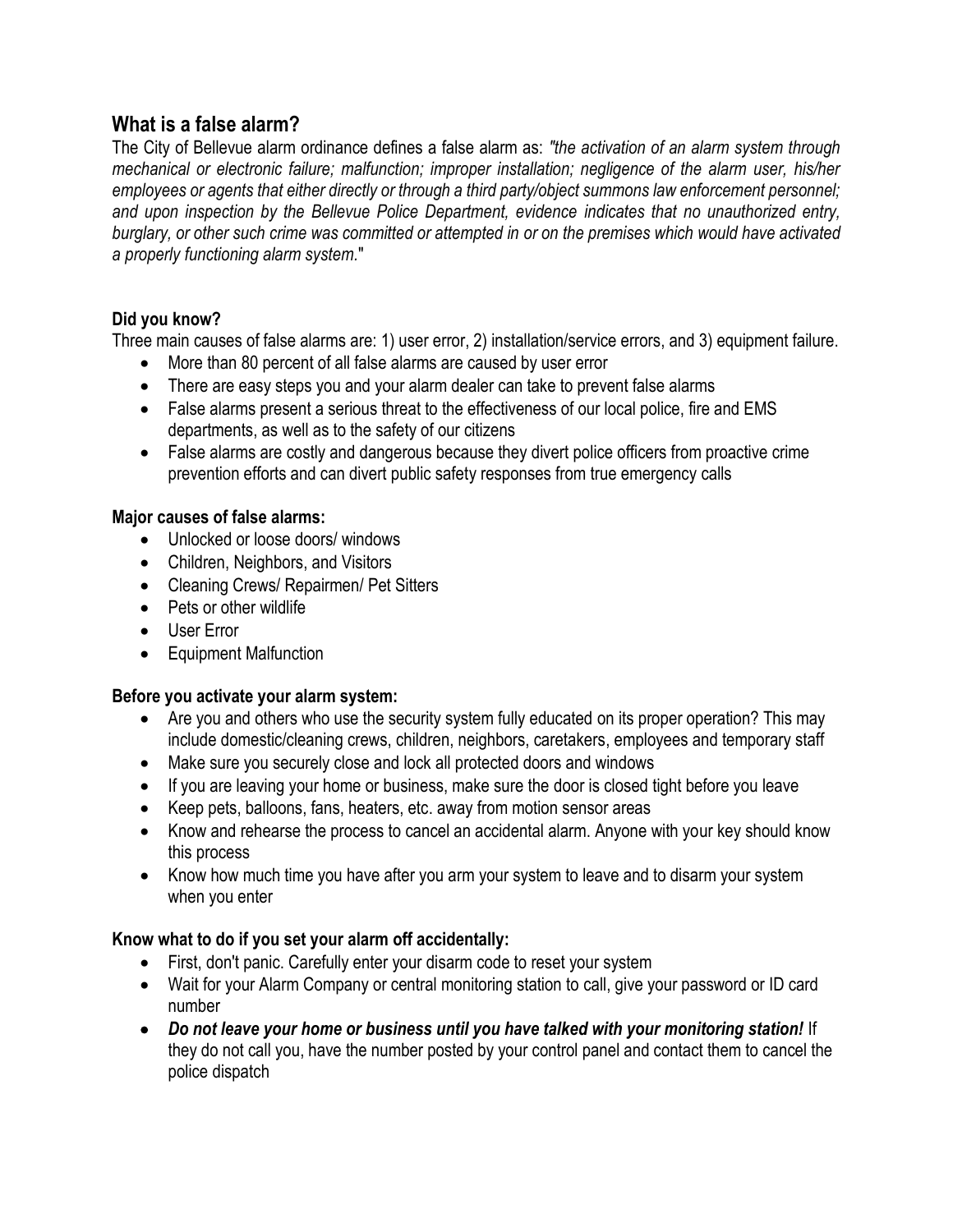You can arrange to have your alarm monitoring station call you or another designated person first before the police are called whenever your alarm is activated

## **At home:**

**DO NOT** call 911 to cancel alarm activations--**you must** call your monitoring station. *Avoid objects that trigger your alarm:*

- Unlocked, loose fitting, or open doors or windows. Always keep doors and windows locked when the alarm is in an "ON" mode to reduce the chance that friends, neighbors or customers enter and cause the alarm to activate
- Unsupervised pets If you have pets, take special care to purchase an alarm system that is tolerant of pets. You may not want to purchase motion detectors if your pets have free run of the house when the alarm is on. Also, sometimes barking dogs can activate glass break detectors
- Balloons- that move can cause motion sensors to go off
- Drafts that move plants and curtains
- **DO NOT** call 911 to cancel alarm activations--you must call your alarm company

## **At your business:**

*Watch for these pitfalls that may activate your alarm:*

- Swinging doors or windows
- Banners or signs
- Mylar balloons
- Plants or curtains caught in drafts
- Stacked items, such as boxes, which may fall, setting off motion detectors
- Unsupervised guests
- Untrained, unaware or uncaring employees
- Alarm equipment, such as motion sensors or overhead door magnets, being hit by forklifts

## **Contact your alarm company:**

- If you plan any improvement or renovation projects, such as changing phone systems, reconfiguring a room, adding a wall, rearranging cubicles, installing skylights or ceiling fans, or even fumigating
- If you plan to change your alarm system batteries. This can cause an interruption in your system's power supply which may trigger an alarm activation
- Also, alert your alarm company if you hire domestic help or acquire a pet

#### **Review with your alarm company the procedures you expect them to follow when your alarm activates:**

- Do you want them to attempt to call more than two people on your contact list before requesting emergency dispatch?
- Do you only want the police notified if exterior and interior zones are both activated?
- Put your instructions in writing

## **With people:**

*Enhance your alarm system's potential:*

• Train responders with keys on complete system operation